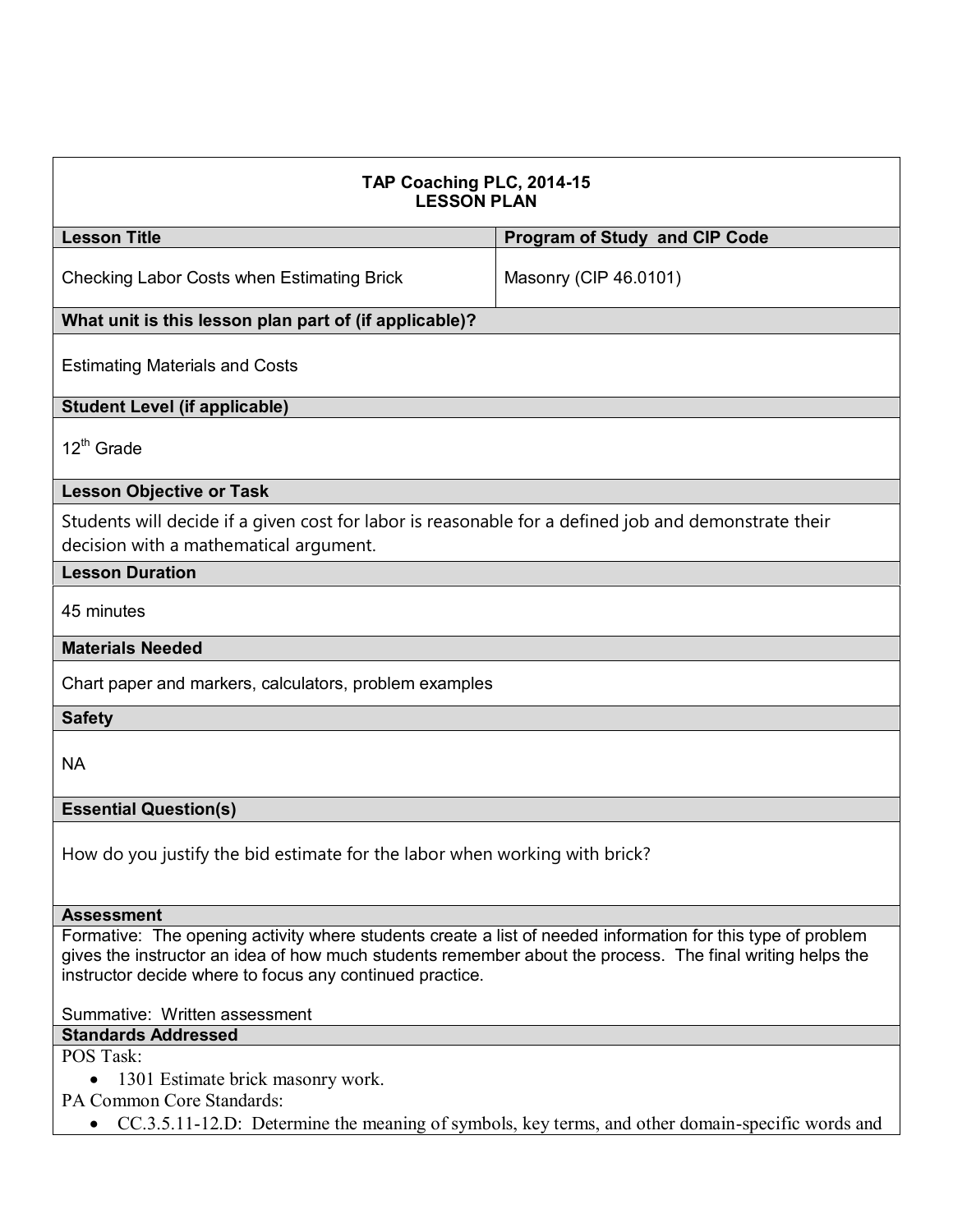phrases as they are used in a specific technical context relevant to grades 11-12 texts and topics.

- CC.3.6.11-12.1: Write routinely over extended time frames and shorter time frames for a range of discipline specific tasks, purposes, and audiences.
- CC.2.1.HS.F.4: Use units as a way to understand problems and to guide the solution of multi-step problems.
- CC.2.1.HS.F.5: Choose a level of accuracy appropriate to limitations on measurement when reporting quantities.
- SMP #1: Make sense of problems and persevere in solving them.
- SMP #2: Reason abstractly and quantitatively.
- SMP #3: Construct viable arguments and critique the reasoning of others.
- SMP #4: Model with mathematics.

## **Vocabulary Introduced/Reviewed**

Man hours, Rules of Thumb

## **Accommodations / Adaptations**

Assign students to partners with similar math ability so that discussion is not overtaken by stronger math student. When asking students to independently list, check in with students to make sure each one has at least one or two entries to contribute.

## **Lesson Steps / Description**

Activating procedures: Quick write by individual students (Collins Level 2) - List the kinds of information you either need to know or be given in order to estimate the labor cost when laying a brick wall. Make sure you have at least 3 items.

Pair/share- Students compare lists with a partner and add anything that is missing. Whole group share out to create complete reference list. Expected information includes: Size of the wall, rule of thumb for brick is 7 bricks per square foot ( 6.75 exactly), 2 workers can expect to lay 650 bricks in an 8 hour shift. Group needs to decide on pay rate for the workers – we used \$32 per hour.

Teaching strategies/procedures:

Pairs are presented with information about a bid written for the labor involved in a masonry job. Each pair gets a different example. The group must use the information to determine if the bid is reasonable and must justify their response with a mathematical argument. Here are the problems that we used:

- You have been asked to create a bid for the labor involved in building a standard brick wall that is 65 feet by 8 feet. Is \$2500 a reasonable amount for you and your friend to do this work?
- You have been asked to create a bid for the labor involved in building a standard brick wall that is 40 feet by 10 feet. Is \$2200 a reasonable amount for you and your friend to do this work?
- You have been asked to create a bid for the labor involved in building a standard brick wall that is 25 feet by 6 feet. Is \$1300 a reasonable amount for you and your friend to do this work?

Groups write up their arguments on chart paper and present ideas to the class. Other students ask questions and critique the reasoning behind the justification.

Summarizing strategies/procedures: Individual students write (Collins level 2) at least 5 lines describing any successes and challenges each had in